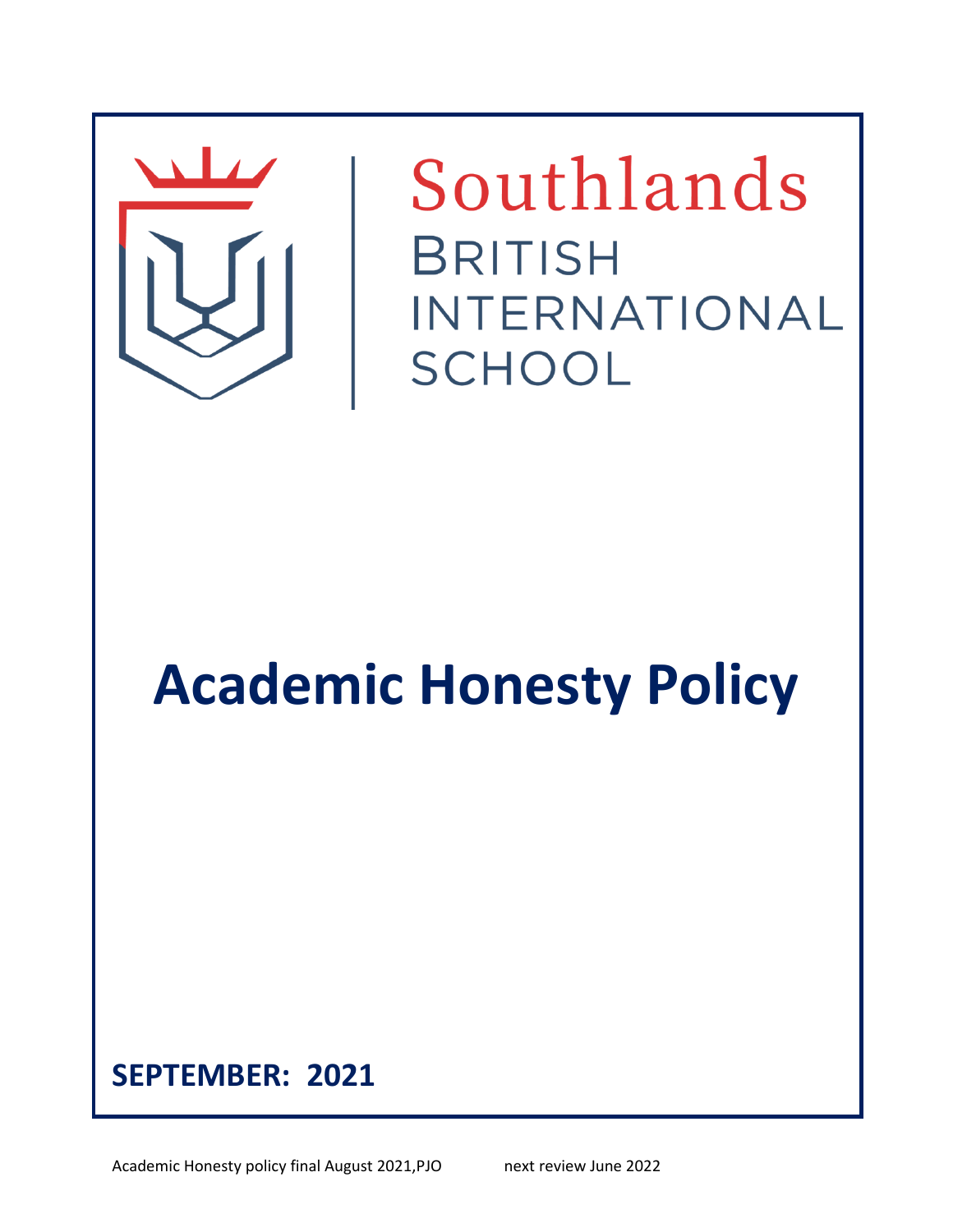

## **ACADEMIC HONESTY POLICY**

Contents:

- 1. Documents which inform this Policy
- 2. Rationale
- 3. Purpose
- 4. What would constitute a breach of academic honesty?
- 5. Roles and Responsibilities
- 6. How do we educate students about academic honesty?
- 7. Monitoring
- 8. Review

#### **1. Documents which inform this Policy**

The documents which inform this policy are:

- Programme standards and practices (IBO, 2014)
- The International Baccalaureate Academic Honesty Guidance (IBO, 2007)
- Effective citing and referencing (IBO, 2014)
- School work plagued by plagiarism? A Survey (Association of Teachers and Lecturers, 2008)
- Suspected Malpractice in Examinations and Assessments 2013-14 (Joint Council for Qualifications, 2013)
- Information for Candidates on Controlled Assessment, Coursework, Onscreen test, Privacy Notice, Social Media, Written Exams (Joint Council for Qualifications, 2013)

Coursework - a Parent's Guide. (The Qualifications and Curriculum Authority, 2005).

#### **2. Rationale**

2.1. Southlands International School encourages its students to become confident, independent learners with a positive attitude towards research, the creation of their own work and a respect for the work of others. We want our students to be 'principled' and act with integrity and honesty so we must instil within our students the understanding that academic work is the property of its author and that considerable time and effort would have gone into the preparation of an item of work. Our students must understand the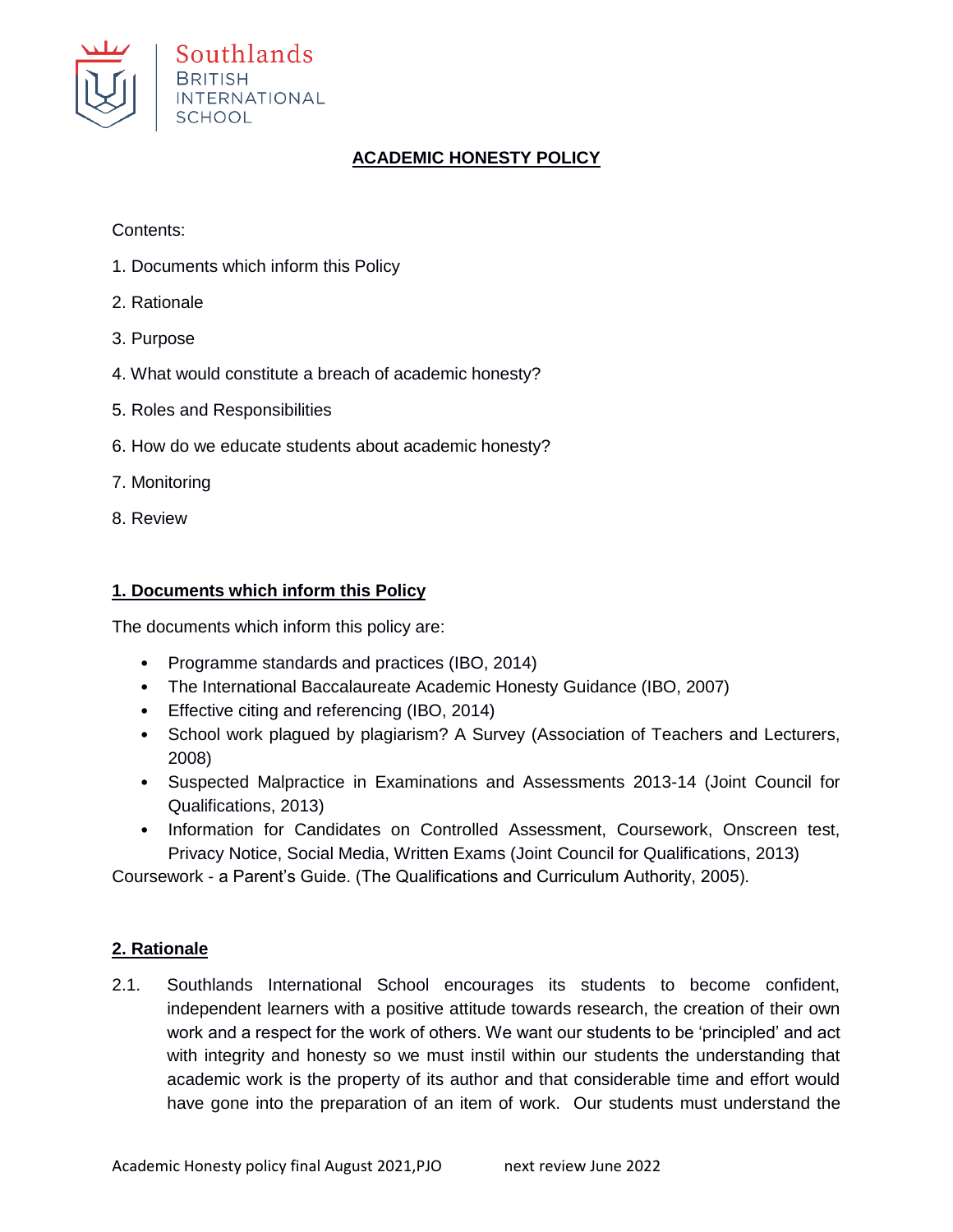learning and creative processes undertaken to produce work, once they accept the processes then they will understand the need for, and value of, academic honesty.

- 2.2. Academic honesty represents a set of values that promote personal integrity in all aspects of teaching, learning and assessment. Academic honesty is shaped by a variety of factors including, peer pressure, parental expectation, role modelling and taught skills. All staff carry the central responsibility for the instilling and modelling of good practice so that our students may evolve and develop into responsible and respectful learners.
- 2.3. Southlands and its teachers wish to encourage amongst our students the moral sense that academic work constitutes "intellectual property". Intellectual property is in some circumstances protected under law. By instilling this moral sense and respect for others' work, we will be helping to combat illegal out of school activities such as music downloading and file sharing. These activities are illegal and as such our students may be liable for such acts and face prosecution.
- 2.4. The development of student awareness of academic honesty from Key Stage 3 will prepare our students for the work they will engage in their iGCSE and IBDP studies. The values and skills our students gain will prepare them for study in further and higher education.
- 2.5. Students must understand that academic honesty relates not only to coursework/controlled assessment but also to all work they produce during their time at Southlands. Examinations, although taken under controlled conditions are also subject to the principles of academic honesty.

#### **3. Purpose**

- 3.1 To help our students understand the principles of academic honesty and create a learning environment under which students produce original work and respect the work of others through effective acknowledgement.
- 3.2. To develop in our students practices and conventions that will prepare them for future study in further and higher education institutions.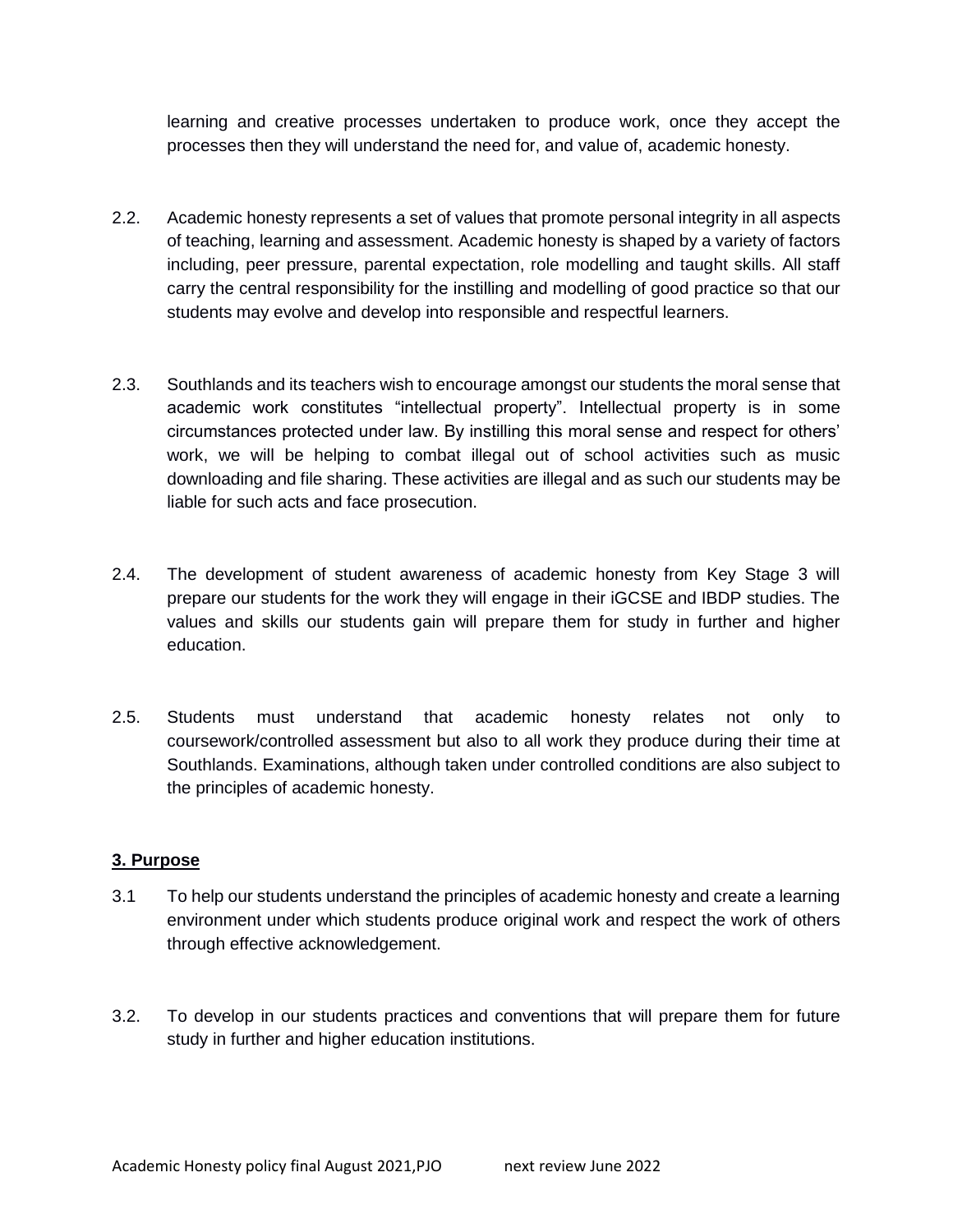### **4. What would constitute a breach of academic honesty?**

4.1 Students, parents and teachers are frequently confused about what would constitute a breach of academic honesty. Academic honesty is acting with integrity in all your schoolwork by making sure all your work is your own and not copied from either friends, books or the internet. Academic dishonesty is therefore defined as submitting as your own work that which is not your own and produced by someone else.

There are occasions (e.g. in the IBDP Language B group orals,Group 4 projects, CAS projects and TOK presentations) when group work is entirely desirable and acceptable. This is legitimate collaboration. In such a case, each student involved should play a distinct part so that it can be clearly seen how her or his contribution differs from that of others in the group. Any written work presented must be individual. One student cannot do the writing for another.

All kinds of cheating are academically dishonest and they come under three broad terms.

- **●** *Malpractice* gaining an unfair advantage in any class, homework assignment or examination. Examples of this could be unauthorised help from friends, parents, siblings, tutors. Using within examinations electronic aids (mobile phones, tablets, electronic dictionaries, smart watches and the like) or any other items prohibited under the rules of the examining authority.
- **●** *Collusion* when a candidate knowingly allows her or his work to be copied and/or handed in by another student.
- **●** *Plagiarism* -when presenting another's words and ideas as one's own without crediting the source - this includes information taken from books, journals, magazines, television and the internet. This includes paraphrasing material or an original idea without properly acknowledging the source.
- 4.2 In addition to the above, the falsification of documents and/or signatures will be treated as academic dishonesty.

## **5. Roles and Responsibilities**

- 5.1 Teachers, support staff and the librarian are responsible for encouraging students from entry to the school in Year 7, to accept responsibility for their own work and acknowledge that practices such as "cut/copy and paste" constitute copying and as such must be discouraged.
- 5.2 Teachers, support staff and the librarian have a collective responsibility to ensure that as our students progress through school they become conversant with the concept of academic honesty and of the various forms that cheating can take.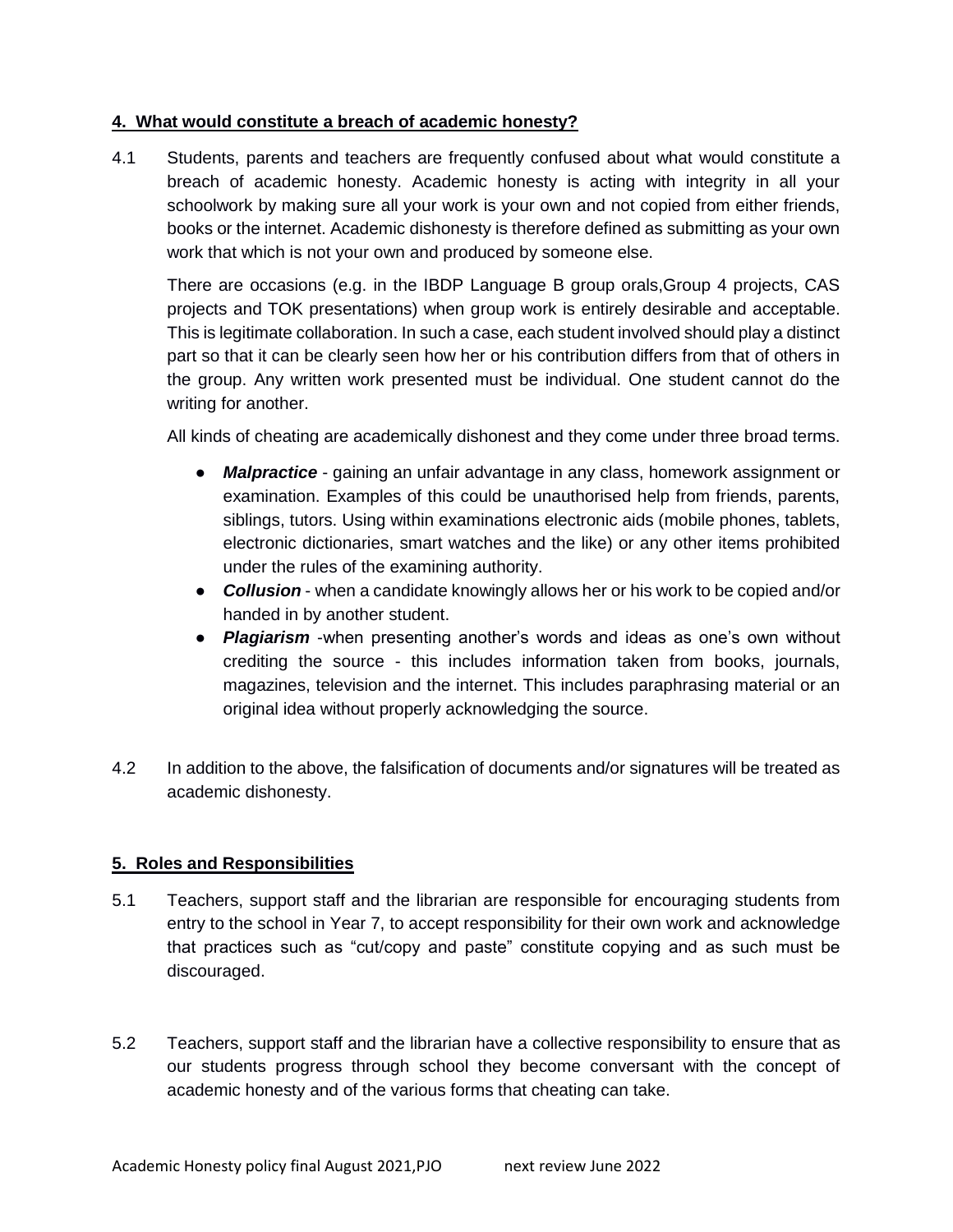- 5.3 Teachers, support staff and the librarian are required to monitor and ensure the rigorous application of specific standards and requirements set out by the examining bodies in relation to coursework, controlled assessment, extended essays and projects that students undertake as part of their iGCSE, or IBDP studies.
- 5.4 The Examinations Officer at Southlands is responsible for the implementation of regulations and procedures pertaining to public examinations held at Southlands on behalf of the QCA/JCQ and UK-based examination boards. A summary of the policy will be sent out to all parents and carers of students at the commencement of Year 9, 10 and 12. With regard to the International Baccalaureate Diploma examinations, the Southlands Examinations Officer will have responsibility for the implementation of regulations and practices in conjunction with the IBDP Coordinator.
- 5.5 The students of Southlands will, through the process of teaching and learning, develop initially a sense of awareness and then through practice become responsible for ensuring the originality of their own work. The submission of work by our students to their teacher is an admission on the part of the student that their work is their own and has been produced independently.

## **6. How do we educate students about academic honesty?**

- 6.1 PSHCE programme
	- **●** session on plagiarism associated with controlled assessment and/or essay briefing
	- **●** session on citation and referencing
	- **●** information on school and examination bodies rules given out at mock examinations briefing and final examinations briefing
- 6.2 Information on the school website:
	- **●** This Academic Honesty policy
	- **●** Southlands International School Extended Essay student handbook
	- **●** JCQ Information for Candidates on Controlled Assessment, Coursework, Onscreen test, using JCQ guidance, Social Media, Written Exams 2018-19
	- **●** General regulations: IB Diploma Programme (For students and their legal guardians)
	- **●** IBO Effective citing and referencing Guide